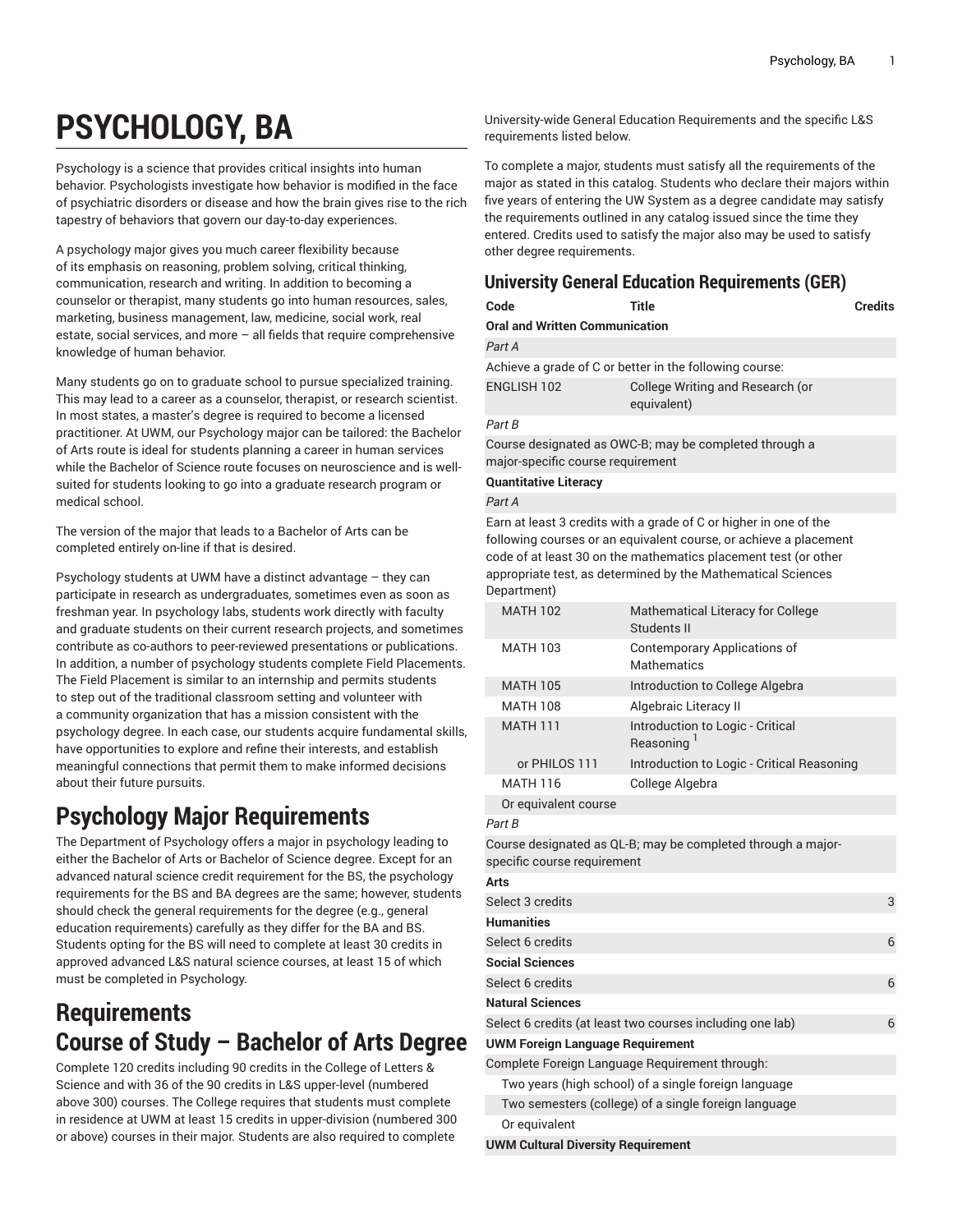One course from the Arts, Humanities, or Social Sciences must also satisfy UWM's Cultural Diversity requirement

<sup>1</sup> Math 111 and Philosophy 111 are jointly offered and count as repeats of one another. Students cannot receive credit for both courses.

### **College of Letters & Science Requirements I. English Composition Requirement**

Students must satisfy the English Composition Requirement with one of the following options:

1) Completing ENGLISH 102 with a grade of C or higher; or

2) by placing beyond ENGLISH 102 on the English Placement Test (EPT) (or other assessment as determined by the English Department); or

3) transferring a course of at least 2.5 equivalent credits from another institution that is equivalent to English 102, or a UWM higher-level expository writing course, with a grade of C or higher.

*Note: This requirement is the same as the University General Education Requirement for Oral and Written Communication Part A. The College of Letters & Science does not have a specific requirement for a writing course beyond English 102, but students must complete the university-wide requirement for Oral and Written Communication Part B listed above.*

#### **II. Mathematics and Formal Reasoning**

To satisfy the Mathematics and Formal Reasoning Requirement, students must satisfy the following two requirements:

1. Achieve a placement code of at least 30 on the mathematics placement test (or other appropriate test, as determined by the Mathematical Sciences Department) or earn at least 3 credits with a grade of C or higher in one of the following courses or an equivalent course:

| Code            | <b>Title</b>                                                         | <b>Credits</b> |
|-----------------|----------------------------------------------------------------------|----------------|
| <b>MATH 102</b> | Mathematical Literacy for College<br>Students II                     | 3              |
| <b>MATH 103</b> | Contemporary Applications of<br><b>Mathematics</b>                   | 3              |
| <b>MATH 105</b> | Introduction to College Algebra                                      | 3              |
| <b>MATH 108</b> | Algebraic Literacy II                                                | 3              |
| <b>MATH 111</b> | Introduction to Logic - Critical<br>Reasoning                        | 3              |
| or PHILOS 111   | Introduction to Logic - Critical Reasoning                           |                |
| <b>MATH 116</b> | College Algebra                                                      | 3              |
| <b>MATH 175</b> | <b>Mathematical Explorations for</b><br><b>Elementary Teachers I</b> | 3              |

<sup>1</sup> Math 111 and Philosophy 111 are jointly offered and count as repeats of one another. Students cannot receive credit for both courses.

*Note: This requirement is the same as the University General Education Requirement for Quantitative Literacy Part A, listed above.*

2. Complete one course (at least 3 credits) at the 200 level or above chosen from courses in Mathematics, PHILOS 211, or Letters and Science statistics courses:

| Code                           | <b>Title</b>                                                          | <b>Credits</b> |  |  |
|--------------------------------|-----------------------------------------------------------------------|----------------|--|--|
| Complete one of the following: |                                                                       |                |  |  |
|                                | 3 or more credits in any 200-level or above Math course               |                |  |  |
| AFRIC <sub>220</sub>           | Introduction to Statistics in African and<br>African Diaspora Studies |                |  |  |
| ANTHRO 568                     | Introduction to Anthropological<br><b>Statistics</b>                  |                |  |  |
| ATM SCL500                     | Statistical Methods in Atmospheric<br>Sciences                        |                |  |  |
| <b>BIO SCI 465</b>             | <b>Biostatistics</b>                                                  |                |  |  |
| <b>FCON 210</b>                | Economic Statistics                                                   |                |  |  |
| <b>GEOG 247</b>                | Quantitative Analysis in Geography                                    |                |  |  |
| <b>HIST 595</b>                | The Quantitative Analysis of Historical<br>Data                       |                |  |  |
| MTHSTAT 215                    | <b>Elementary Statistical Analysis</b>                                |                |  |  |
| PHILOS 211                     | <b>Elementary Logic</b>                                               |                |  |  |
| <b>POL SCI 390</b>             | <b>Political Data Analysis</b>                                        |                |  |  |
| <b>POL SCI 392</b>             | Survey Research                                                       |                |  |  |
| PSYCH 210                      | <b>Psychological Statistics</b>                                       |                |  |  |
| SOCIOL 261                     | Introduction to Statistical Thinking in<br>Sociology                  |                |  |  |

*Note: This requirement is NOT the same as the University General Education Requirement for Quantitative Literacy Part B. To complete the BA, students must take one of the L&S approved courses.* **Not all of the courses listed here will satisfy the QL-B requirement**.

#### **III. Foreign Language Requirement**

Placement testing may be used to satisfy all or part of this requirement. Language courses (including American Sign Language) other than English taken in high school may be used to satisfy all or part of this requirement. One year of high school language equates to one semester of college work.

Completion of the L&S Language Requirement also satisfies the university-wide Foreign Language GER, but not vice versa.

| Code                                    | Title                                                                                                                                                                                                                                             | Credits  |
|-----------------------------------------|---------------------------------------------------------------------------------------------------------------------------------------------------------------------------------------------------------------------------------------------------|----------|
| Completed in one of the following ways: |                                                                                                                                                                                                                                                   | $0 - 18$ |
| American Sign Language)                 | Successful completion of the 4th semester of college work<br>or equivalent in one language other than English (including                                                                                                                          |          |
| (including American Sign Language)      | Successful completion of the 3rd semester of college work<br>or equivalent in one language other than English (including<br>American Sign Language) PLUS the 2nd semester of college<br>work or equivalent in another language other than English |          |

#### **IV. International Requirement**

See Approved Courses for the L&S International [Requirement](http://catalog.uwm.edu/letters-science/approved-courses-international-requirement/) ([http://](http://catalog.uwm.edu/letters-science/approved-courses-international-requirement/) [catalog.uwm.edu/letters-science/approved-courses-international](http://catalog.uwm.edu/letters-science/approved-courses-international-requirement/)[requirement/](http://catalog.uwm.edu/letters-science/approved-courses-international-requirement/)) for course options.

| Code | Title                                                                                                                    | <b>Credits</b> |
|------|--------------------------------------------------------------------------------------------------------------------------|----------------|
|      | Completed in one of the following ways:                                                                                  | q              |
|      | Complete 3 courses (min. 9 cr) in a single foreign language<br>(not including literature-in-translation or American Sign |                |
|      | Language) at the 3rd semester level and above                                                                            |                |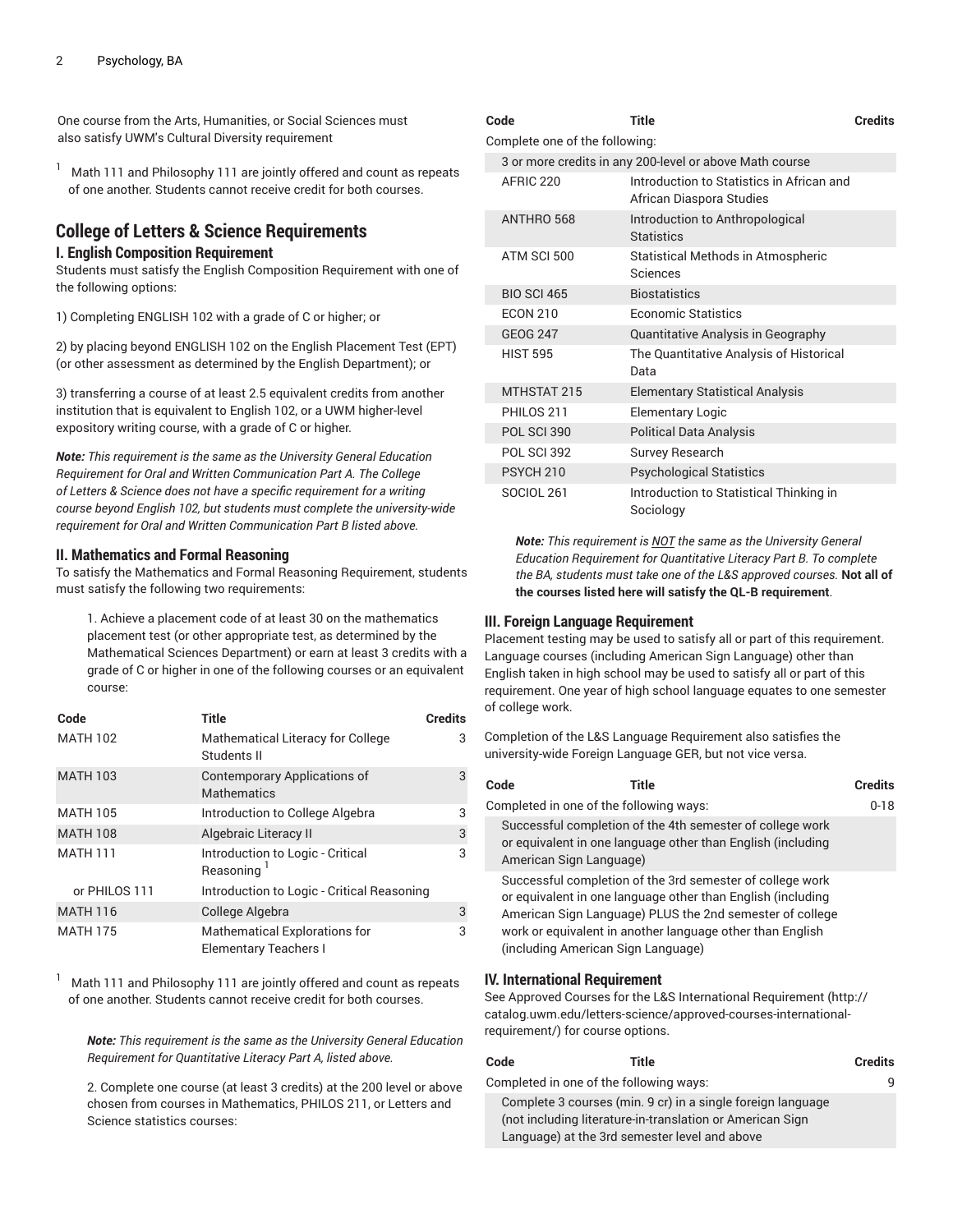Complete 3 non-language courses (min. 9 credits) with an international content chosen from at least 2 curricular areas.

Complete 9 credits in combination of the two options above.

#### **V. Breadth Requirement**

Along with completing the University General Education Requirements of 3 credits in the Arts (A); 6 credits in the Humanities (HU), Social Sciences (SS), and Natural Sciences (NS/NS+); and a course with the Cultural Diversity (CD/+) designation, L&S students must complete the Breadth requirement.

| Code                      | Title                                                                                                                                                                                        | <b>Credits</b> |
|---------------------------|----------------------------------------------------------------------------------------------------------------------------------------------------------------------------------------------|----------------|
| Arts                      |                                                                                                                                                                                              |                |
| Select 3 credits          |                                                                                                                                                                                              | 3              |
| <b>Humanities</b>         |                                                                                                                                                                                              |                |
|                           | Complete 12 credits of L&S courses with Humanities Breadth<br>designation; no more than 6 credits from a single subject area.                                                                | 12             |
| <b>Social Sciences</b>    |                                                                                                                                                                                              |                |
|                           | Complete 12 credits of L&S Courses with Social Science Breadth<br>designation; no more than 6 credits from a single curricular area.                                                         | 12             |
| <b>Natural Sciences</b>   |                                                                                                                                                                                              |                |
|                           | Complete 12 credits of L&S Courses with Natural Sciences<br>Breadth designation, including at least one laboratory or field<br>course; no more than 6 credits from a single curricular area. | 12             |
| <b>Cultural Diversity</b> |                                                                                                                                                                                              |                |
| designation.              | Complete 3 credits in a course with Cultural Diversity (CD)                                                                                                                                  | 3              |

#### Students should check their course selections carefully with the list of [approved](http://catalog.uwm.edu/letters-science/breadth-requirement-course-list/) L&S Breadth Courses [\(http://catalog.uwm.edu/letters](http://catalog.uwm.edu/letters-science/breadth-requirement-course-list/)[science/breadth-requirement-course-list/\)](http://catalog.uwm.edu/letters-science/breadth-requirement-course-list/). Students are advised to select at least 6 credits worth of courses in each of the Humanities, Social Science, and Natural Sciences areas that can satisfy both the campus-wide General Education Requirements and the L&S Breadth requirement.

Students are advised to select a course that satisfies the Cultural Diversity requirement as well as a Humanities or Social Science breadth/GER requirement.

#### **VI. The Major**

The College of Letters and Science requires that students attain at least a 2.0 GPA in all credits in the major attempted at UWM. In addition, students must attain a 2.0 GPA on all major credits attempted, including any transfer work. Individual departments or programs may require higher GPAs for graduation. Some departmental majors require courses from other departments. Contact your major department for information on whether those credits will count as part of the major GPA. The College requires that students must complete in residence at UWM at least 15 credits in upper-division (numbered 300 or above) courses in their major.

#### **Research Requirement**

Within their majors, students must complete a research experience approved by the L&S faculty. A list of courses satisfying the research requirement in each major can be found [here](http://catalog.uwm.edu/letters-science/approved-courses-research-requirement/) [\(http://catalog.uwm.edu/](http://catalog.uwm.edu/letters-science/approved-courses-research-requirement/) [letters-science/approved-courses-research-requirement/](http://catalog.uwm.edu/letters-science/approved-courses-research-requirement/)).

#### **VII. The Minor**

The College of Letters and Science requires that students attain at least a 2.0 GPA in all credits in the minor attempted at UWM. In addition,

students must attain a 2.0 GPA on all minor credits attempted, including any transfer work.

## **Psychology Major Requirements**

To be accepted as a major in psychology, students must have completed PSYCH 101 and 15 university credits. The College of Letters and Science requires that students attain at least a 2.0 GPA on all credits in the major attempted at UWM. In addition, students must attain a 2.0 GPA on all major credits attempted, including any transfer work. The undergraduate major consists of at least 32 credits in psychology, at least 15 of them at the advanced level (300 or above) taken in residence at UWM, including the following core courses:

| Code                                                                                           | Title                                                    | <b>Credits</b> |
|------------------------------------------------------------------------------------------------|----------------------------------------------------------|----------------|
| <b>Core Courses</b>                                                                            |                                                          |                |
| <b>PSYCH 101</b>                                                                               | Introduction to Psychology                               | 3              |
| Select one of the following:                                                                   |                                                          | $3 - 4$        |
| PSYCH <sub>210</sub>                                                                           | <b>Psychological Statistics</b>                          |                |
|                                                                                                | Or other statistics course as approved by department     |                |
| <b>PSYCH 254</b>                                                                               | Physiological Psychology                                 | 3              |
| <b>PSYCH 325</b>                                                                               | Research Methods in Psychology                           | $\overline{4}$ |
| Select one of the following:                                                                   |                                                          | 3              |
| <b>PSYCH 205</b>                                                                               | Personality                                              |                |
| PSYCH <sub>214</sub>                                                                           | Introduction to Conditioning and<br>Learning             |                |
| PSYCH <sub>230</sub>                                                                           | Social Psychology: Psychological<br>Perspectives         |                |
| <b>PSYCH 260</b>                                                                               | Child Psychology                                         |                |
| <b>Upper-Level Courses</b>                                                                     |                                                          |                |
| Select one of the following:                                                                   |                                                          | $16-17$        |
| Select one advanced laboratory course and four Systems and<br>Foundations courses (16 credits) |                                                          |                |
| and Foundations courses (17 credits)                                                           | Select two advanced laboratory courses and three Systems |                |
| <b>Total Credits</b>                                                                           |                                                          | $32 - 34$      |

### **Research Experience**

The College of Letters and Science requires that students complete a research experience in their major. The Department of Psychology has structured its advanced laboratory courses to satisfy that requirement. In these laboratory courses, students run multiple experiments, collect and analyze data quantitatively, and write up the results in a standard journal article format, integrating the results with a critical survey of relevant professional literature. The Systems and Foundations courses are nonlaboratory, upper-level courses designed to provide in-depth knowledge on specific topics in psychology. Students are welcome to take additional Systems and Foundations courses as electives.

| Code                 | Title                             | <b>Credits</b> |
|----------------------|-----------------------------------|----------------|
| <b>PSYCH 502</b>     | <b>Applied Behavior Analysis</b>  |                |
| <b>PSYCH 505</b>     | <b>Cognitive Processes</b>        |                |
| PSYCH 514            | Conditioning and Learning         | 4              |
| PSYCH <sub>623</sub> | <b>Perceptual Processes</b>       |                |
| PSYCH 654            | Advanced Physiological Psychology |                |
| <b>PSYCH 656</b>     | Psychophysiology                  |                |